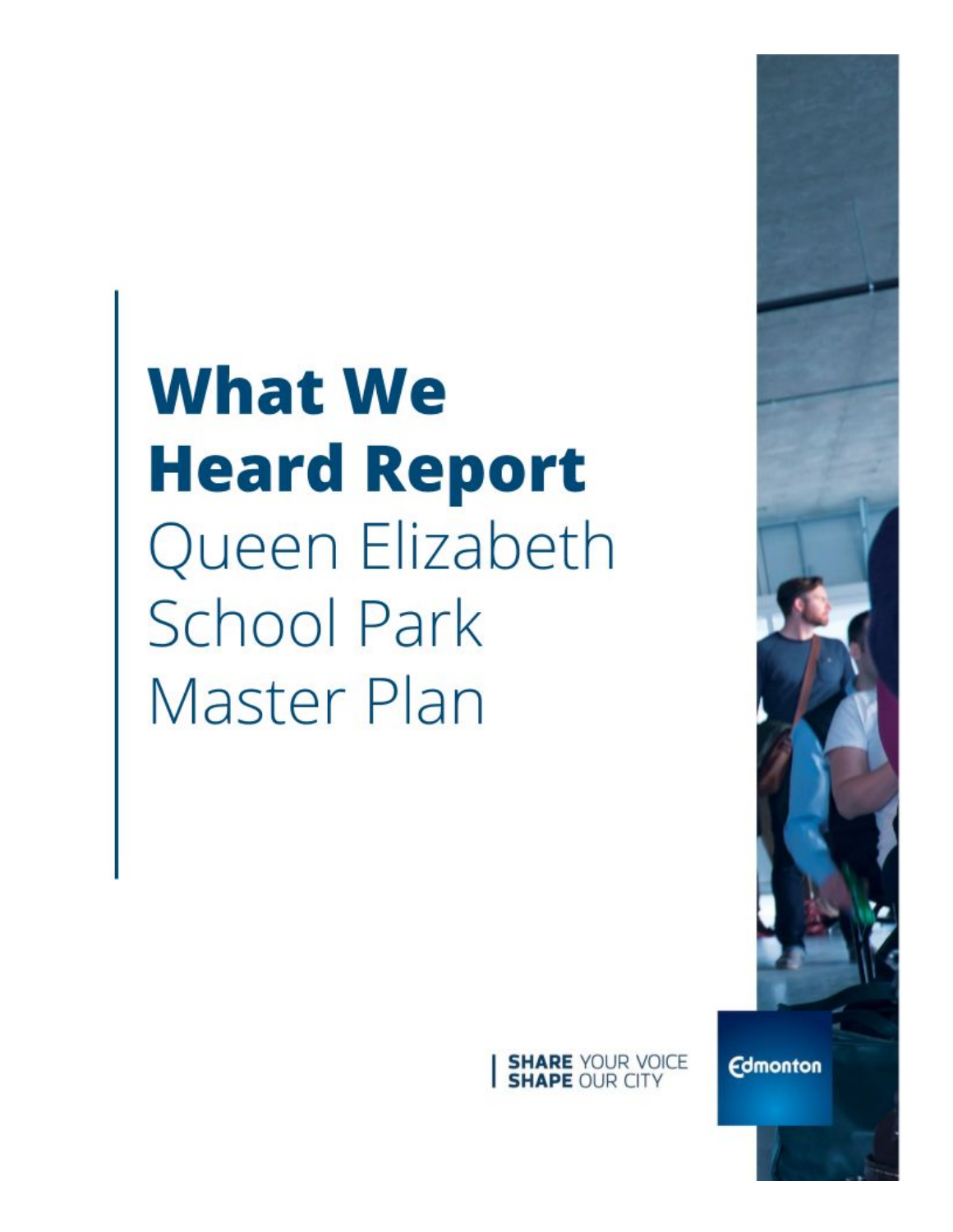### **TABLE OF CONTENTS**

| PG <sub>2</sub> |
|-----------------|
| PG <sub>3</sub> |
| <b>PG 4</b>     |
| <b>PG 4</b>     |
| PG 6            |
|                 |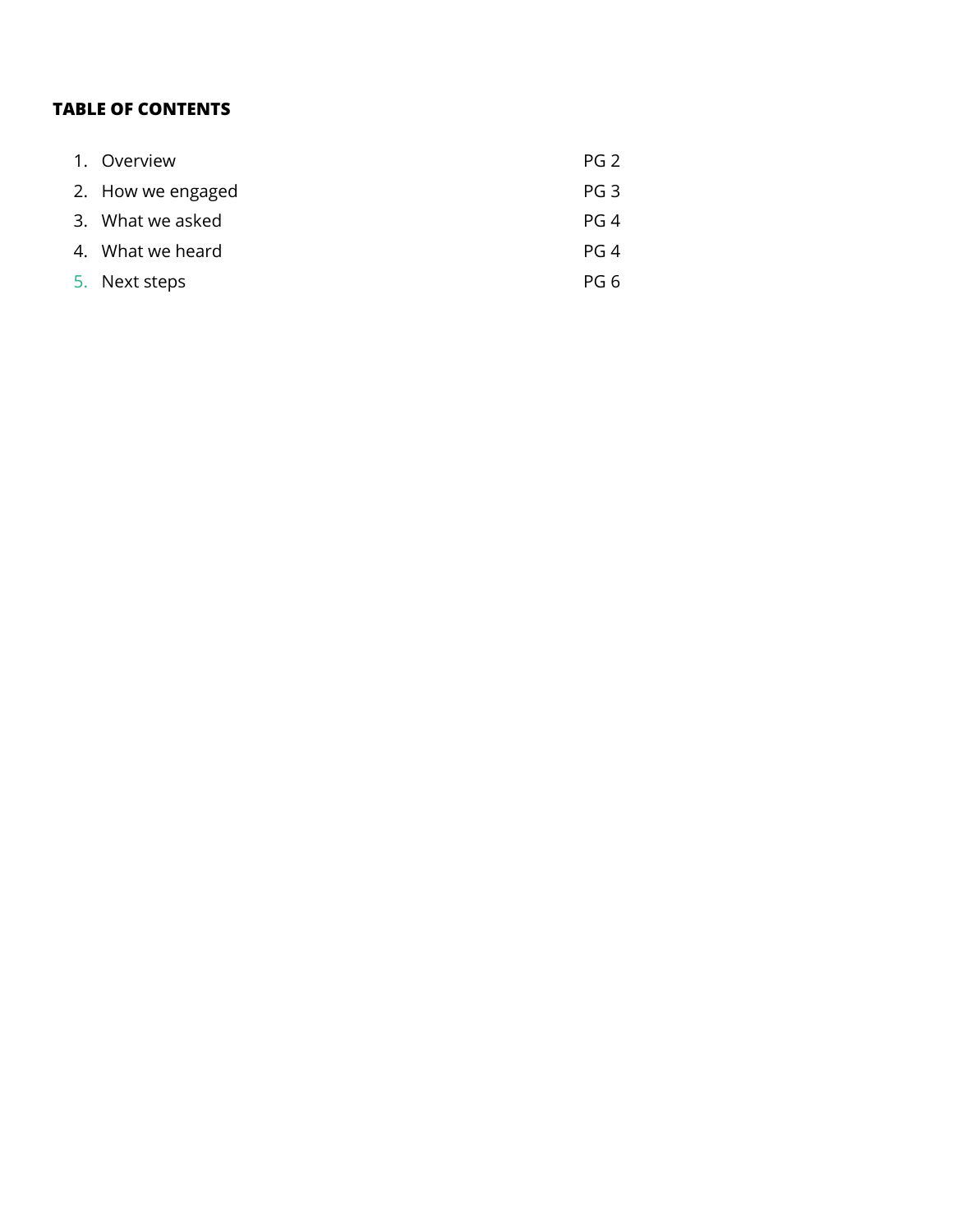#### **OVERVIEW**

Edmonton's mature neighbourhoods are great places to live and are home to many treasures, including District Activity Parks. These parks serve several neighbourhoods in the larger surrounding area and are important for health, wellness and quality of life. District Parks are part of a city-wide park system and support a wide variety of facilities, programs and open space activities.

Queen Elizabeth School Park (9425 132 [Avenue](https://www.google.ca/maps/place/9425+132+Ave+NW,+Edmonton,+AB+T5E+0Y4/@53.5907732,-113.4877977,17z/data=!3m1!4b1!4m5!3m4!1s0x53a0236581d222dd:0xee4b04f7adfe1cd1!8m2!3d53.59077!4d-113.485609?hl=en&authuser=0) NW) is a District Activity Park located in the Killarney neighbourhood. It has been identified as a priority for renewal to update park infrastructure and park amenities to meet community needs.

To guide future development in the park and to seek funding to update park infrastructure and amenities, the City of Edmonton has undertaken a master planning process for Queen Elizabeth School Park.

Once completed, the Master Plan will establish a long term vision for this park. It will be used to shape the park's future, taking into consideration the interests expressed by the public, use of existing amenities, new amenities and activities, operational requirements and City strategies and policies.

This report summarizes What We Heard from the second phase of public engagement for the Queen Elizabeth School Park Master Plan.

#### **The Master Plan Process**

The Master Plan for Queen Elizabeth School Park will establish a vision and management plan for the next 25 years, and build upon existing plans, policies and initiatives while identifying public needs and priorities. It will provide direction for environmental management, as well as recommendations for civic, cultural and recreational uses that are appropriate to the park.

The completion of a Master Plan is part of the CONCEPT Phase of the Park and Facility Development Process. In this phase, public consultation is critical as it informs the final concept for the Master Plan from now until its completion in the SEASON of 2019.

Existing policy, City Administration and public input will inform the process and outcome of the CONCEPT Phase, at the end of which the Master Plan report and concept plan will be submitted to City Administration for consideration for inclusion in the 2019-2022 Capital budget.

#### **Public Engagement Summary**

Public engagement is critical to the Master Plan process to ensure the final document reflects the changing priorities of the existing park users and the surrounding community.

To date, we have held one engagement session for this project. In October 2016 we hosted a public workshop to understand how people use the park space and how they wanted to use the space in the future for more information please see the Fall 2016 What We Heard [Report.](https://www.edmonton.ca/documents/PDF/QE_Glengarry_DPMP_2016_Survey-Roll_Report.pdf)

#### **HOW WE ENGAGED**

In the spring of 2017, the City of Edmonton held public engagement sessions to obtain feedback on elements to be included in the concept plan for the park. This engagement built on the fall 2016 engagement and we took the feedback and worked with a design consultant to create a preliminary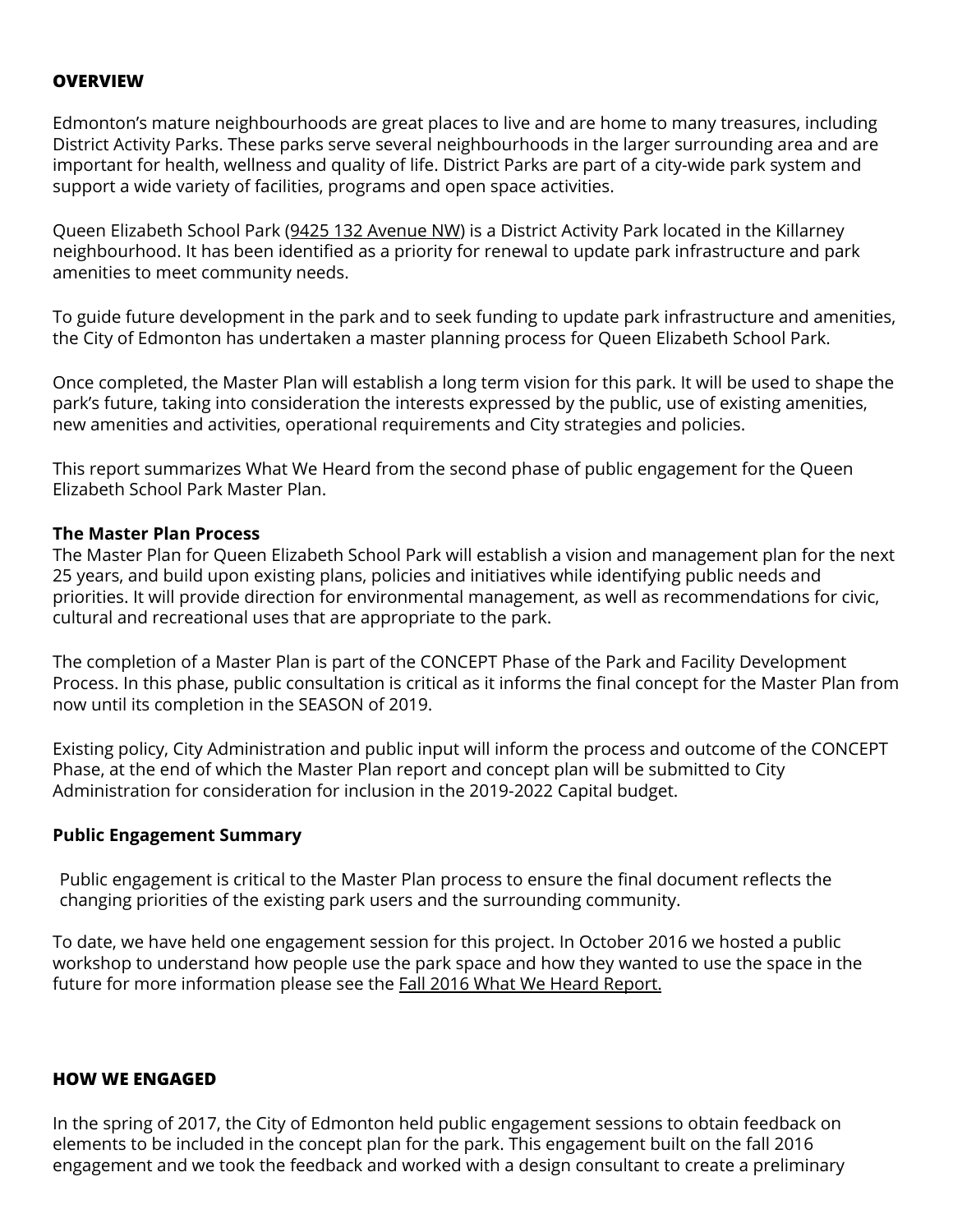concept idea. We presented that preliminary concept idea at multiple invite-only workshops during spring 2017:

Engagement Session #1: April 26, 2017 Audience: School administration from Killarney Junior High School and Queen Elizabeth High School were invited. Killarney Junior High School administration attended.

Engagement Session #2: April 26, 2017 Audience: Killarney Community League, Glengarry Community League and on site sportsfield user groups were invited.

Engagement Session #3: May 25 2017 Audience: Grade seven, eight and nine students from Killarney Junior High School.

## **WHAT WE ASKED**

The City shared the preliminary concept for Queen Elizabeth School Park and asked the following questions about the project:

- Where do you enter and exit the site?
- What paths do you travel along within the site?
- What areas of the park do you use most frequently and what do you use them for?
- What do you like about the proposed elements? What don't you like?
- What areas have issues? For example: areas that feel unsafe, wet areas, areas where there is damage, lack of shade, seating, garbage bins etc.
- Have we missed anything?
- Are there better uses for the space in this park site?
- Are there activities that you, your family or friends would like to do but don't have space for facilities in the community? This could include space for social or cultural gatherings, different sports, etc.

## **WHAT WE HEARD**

The following summarizes what we heard during our spring 2017 engagement sessions. All input will be considered as we refine the design and move towards completion of the Master Plan.

Overall the majority of the feedback heard for this project was extremely positive. People were supportive of the overall Master Plan process and were supportive of the preliminary concepts presented.

We also heard:

- There is a strong desire for basketball courts whether these are new infrastructure or whether they take the place of other infrastructure, like the existing tennis courts.
- Desire for a play area but the type of play elements were debated. Possible play elements